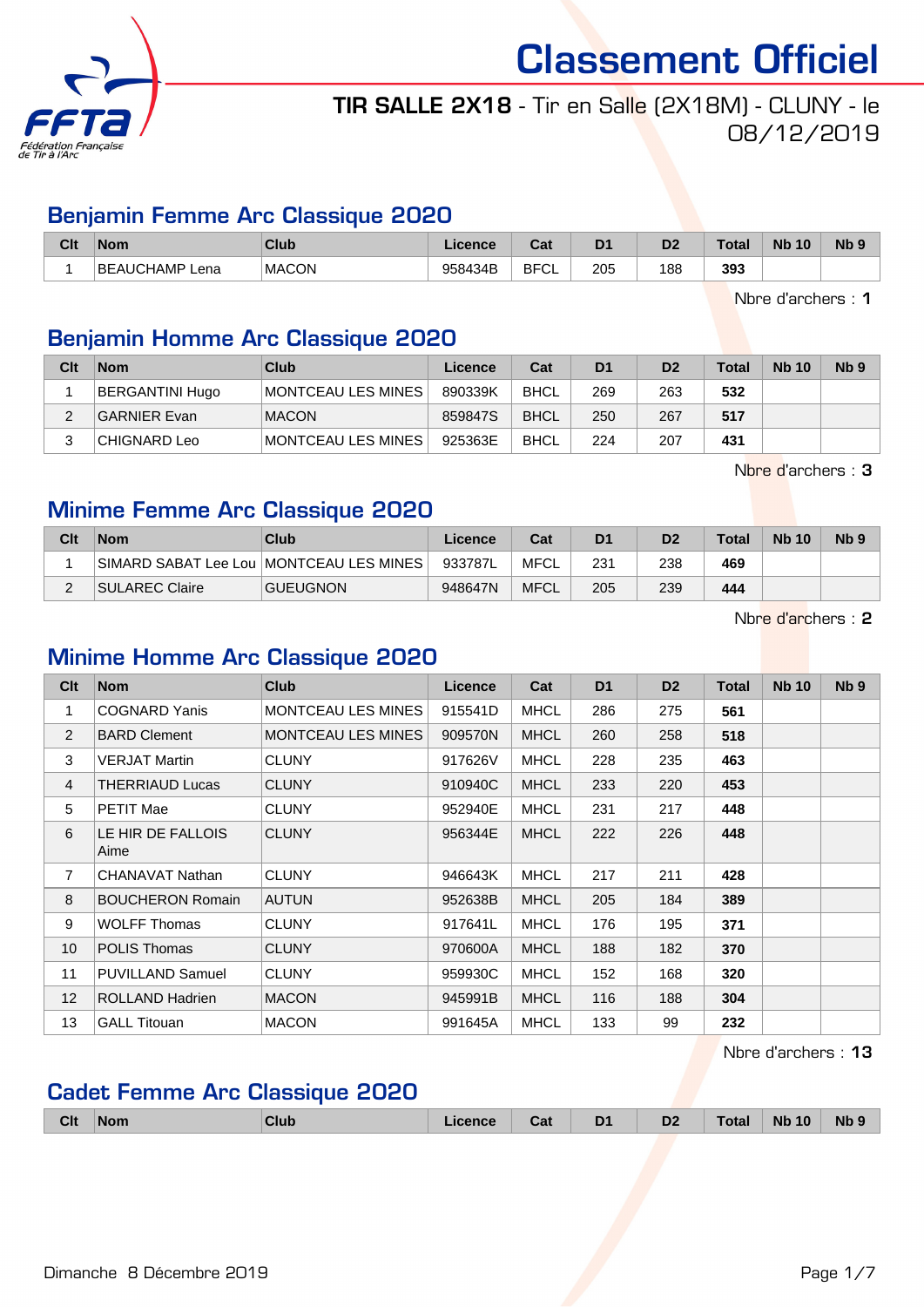

## TIR SALLE 2X18 - Tir en Salle (2X18M) - CLUNY - le 08/12/2019

## Cadet Femme Arc Classique 2020 (Suite)

| Clt | <b>Nom</b>          | Club               | Licence | Cat         | D <sub>1</sub> | D <sub>2</sub> | Total | <b>Nb 10</b> | N <sub>b</sub> <sub>9</sub> |
|-----|---------------------|--------------------|---------|-------------|----------------|----------------|-------|--------------|-----------------------------|
|     | <b>REBET Emmy</b>   | <b>CLUNY</b>       | 815338M | <b>CFCL</b> | 259            | 256            | 515   |              |                             |
| 2   | RENARD Eve          | <b>MACON</b>       | 944781L | CFCL        | 229            | 202            | 431   |              |                             |
| 3   | THOMASSET Lea       | MONTCEAU LES MINES | 975110C | CFCL        | 187            | 208            | 395   |              |                             |
| 4   | DECLOIX Pauline     | <b>GUEUGNON</b>    | 903745G | CFCL        | 174            | 173            | 347   |              |                             |
| 5   | <b>BOUHOU Mawra</b> | <b>MACON</b>       | 966807C | CFCL        | 165            | 166            | 331   |              |                             |

Nbre d'archers : 5

## Cadet Homme Arc Classique 2020

| Clt            | <b>Nom</b>                          | <b>Club</b>               | <b>Licence</b> | Cat         | D <sub>1</sub> | D <sub>2</sub> | <b>Total</b> | <b>Nb 10</b> | N <sub>b</sub> <sub>9</sub> |
|----------------|-------------------------------------|---------------------------|----------------|-------------|----------------|----------------|--------------|--------------|-----------------------------|
| 1              | <b>BODIN Mathis</b>                 | <b>MACON</b>              | 925110E        | <b>CHCL</b> | 260            | 262            | 522          |              |                             |
| 2              | <b>MICHAUD Baptiste</b>             | <b>MACON</b>              | 886453L        | <b>CHCL</b> | 256            | 259            | 515          |              |                             |
| 3              | <b>ROUX Maxime</b>                  | <b>MACON</b>              | 843731Z        | <b>CHCL</b> | 224            | 234            | 458          |              |                             |
| $\overline{4}$ | ARNOULT--CAMIOLO<br>Edouard         | <b>CLUNY</b>              | 928966W        | <b>CHCL</b> | 237            | 218            | 455          |              |                             |
| 5              | <b>CHERITAT GEOFFRAY</b><br>Mathieu | <b>CLUNY</b>              | 841291X        | <b>CHCL</b> | 218            | 230            | 448          |              |                             |
| 6              | <b>RICHARD Florian</b>              | <b>CHALON SUR SAONE</b>   | 949169F        | <b>CHCL</b> | 226            | 219            | 445          |              |                             |
| $\overline{7}$ | <b>LAURIAU Axel</b>                 | <b>MONTCEAU LES MINES</b> | 933108Y        | <b>CHCL</b> | 191            | 238            | 429          |              |                             |
| 8              | <b>VANDAELE Maxence</b>             | <b>CLUNY</b>              | 888672Y        | <b>CHCL</b> | 118            | 150            | 268          |              |                             |
| 9              | <b>GENEVOIS Ethan</b>               | <b>MACON</b>              | 992590C        | <b>CHCL</b> | 91             | 108            | 199          |              |                             |

Nbre d'archers : 9

## Junior Femme Arc Classique 2020

| Clt | <b>Nom</b>            | Club         | Licence. | Cat        | D <sub>1</sub> | D <sub>2</sub> | <b>Total</b> | <b>N<sub>b</sub></b><br>10 | N <sub>b</sub> <sub>9</sub> |
|-----|-----------------------|--------------|----------|------------|----------------|----------------|--------------|----------------------------|-----------------------------|
|     | <b>BOTTE</b><br>ouise | <b>CLUNY</b> | 770910W  | JFC'<br>◡∟ | 281<br>$-$     | 274            | 555          |                            |                             |

Nbre d'archers : 1

## Junior Homme Arc Classique 2020

| Clt | <b>Nom</b>            | Club                           | Licence | Cat         | D <sub>1</sub> | D <sub>2</sub> | <b>Total</b> | <b>Nb 10</b> | Nb <sub>9</sub> |
|-----|-----------------------|--------------------------------|---------|-------------|----------------|----------------|--------------|--------------|-----------------|
|     | <b>GUENIOT Joseph</b> | BELFORT -<br><b>SAVOUREUSE</b> | 768018C | <b>JHCL</b> | 291            | 287            | 578          |              |                 |
| 2   | COMBIER Maxime        | <b>CLUNY</b>                   | 750096X | JHCL        | 269            | 270            | 539          |              |                 |
| 3   | SOUILLOT Enki         | <b>DIJON</b>                   | 896650V | <b>JHCL</b> | 240            | 256            | 496          |              |                 |
| 4   | <b>RUDE Victor</b>    | <b>LOUHANS</b>                 | 806295H | <b>JHCL</b> | 200            | 200            | 400          |              |                 |

Nbre d'archers : 4

## Senior 1 Femme Arc Classique 2020

| Clt | <b>Nom</b>       | Club         | icence  | r.,<br>val           | D <sub>1</sub> | D2  | <b>Total</b> | <b>Nb 10</b> | Nb <sub>9</sub> |
|-----|------------------|--------------|---------|----------------------|----------------|-----|--------------|--------------|-----------------|
|     | SVIGNES Caroline | <b>AUTUN</b> | 943002C | $O(10^{-11})$<br>™ ∟ | 258            | 255 | 513          |              |                 |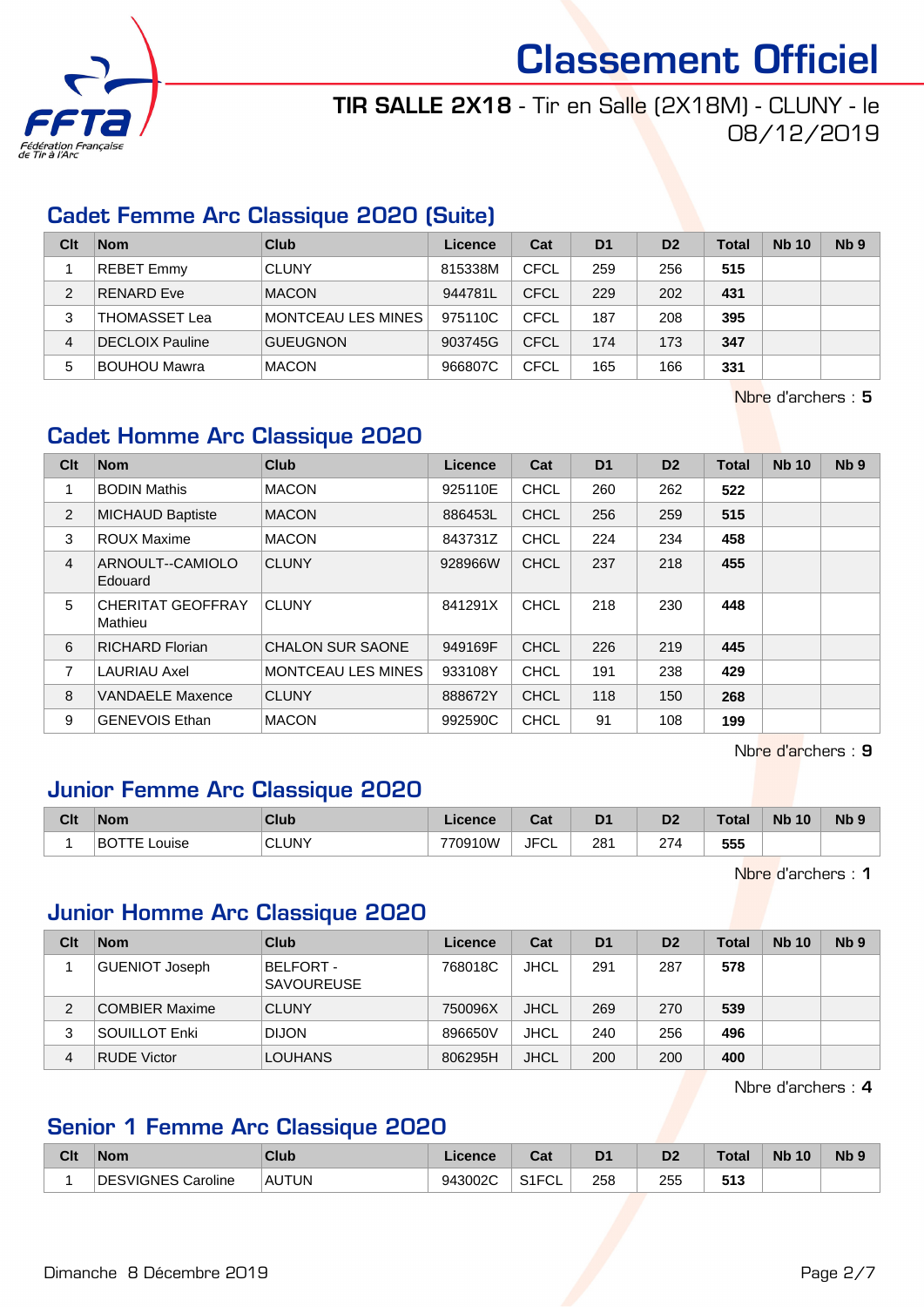

## TIR SALLE 2X18 - Tir en Salle (2X18M) - CLUNY - le 08/12/2019

## Senior 1 Femme Arc Classique 2020 (Suite)

| Clt      | <b>Nom</b>    | Club                    | Licence | Cat                | D <sub>1</sub> | D <sub>2</sub> | <b>Total</b> | <b>Nb 10</b> | Nb ? |
|----------|---------------|-------------------------|---------|--------------------|----------------|----------------|--------------|--------------|------|
| <u>.</u> | PERRET Magali | <b>CHALON SUR SAONE</b> | 934651A | S1FCL              | 203            | 242            | 445          |              |      |
|          | ROBIN Octavie | <b>CLUNY</b>            | 873862A | S <sub>1</sub> FCL | 90             | 107            | 197          |              |      |

Nbre d'archers : 3

#### Senior 1 Homme Arc Classique 2020

| Clt | <b>Nom</b>             | Club                  | Licence | Cat                | D <sub>1</sub> | D <sub>2</sub> | <b>Total</b> | <b>Nb 10</b> | N <sub>b</sub> <sub>9</sub> |
|-----|------------------------|-----------------------|---------|--------------------|----------------|----------------|--------------|--------------|-----------------------------|
|     | <b>CORSIN Valentin</b> | <b>CLUNY</b>          | 750102D | S <sub>1</sub> HCL | 281            | 277            | 558          |              |                             |
| 2   | <b>DESVIGNES Kevin</b> | <b>GUEUGNON</b>       | 933457C | S <sub>1</sub> HCL | 263            | 279            | 542          |              |                             |
| 3   | <b>GOUBY Romain</b>    | <b>PARAY LEMONIAL</b> | 873860Y | S <sub>1</sub> HCL | 245            | 250            | 495          |              |                             |
| 4   | <b>THOMASSET Yoann</b> | <b>LOUHANS</b>        | 984027V | S <sub>1</sub> HCL | 219            | 215            | 434          |              |                             |
| 5   | <b>BORDIAUX Kevin</b>  | <b>LOUHANS</b>        | 874956P | S <sub>1</sub> HCL | 161            | 168            | 329          |              |                             |

Nbre d'archers : 5

## Senior 2 Femme Arc Classique 2020

| Clt | <b>Nom</b>                              | <b>Club</b>     | Licence | Cat                | D <sub>1</sub> | D <sub>2</sub> | <b>Total</b> | <b>Nb 10</b> | N <sub>b</sub> <sub>9</sub> |
|-----|-----------------------------------------|-----------------|---------|--------------------|----------------|----------------|--------------|--------------|-----------------------------|
|     | <b>PRABEL Marie-Pierre</b>              | <b>MACON</b>    | 795384Y | S <sub>2</sub> FCL | 243            | 254            | 497          |              |                             |
| 2   | <b>RAVE Sylvie</b>                      | <b>GUEUGNON</b> | 813537E | S <sub>2</sub> FCL | 235            | 249            | 484          | 9            | 18                          |
| 3   | MASRABAYE Ronelyan                      | <b>MACON</b>    | 778480Z | S <sub>2</sub> FCL | 250            | 234            | 484          | 6            | 19                          |
| 4   | <b>BELIN DUCLERC</b><br><b>Nathalie</b> | <b>MACON</b>    | 838353D | S <sub>2</sub> FCL | 244            | 232            | 476          |              |                             |
| 5   | <b>BOUILLAUD Muriel</b>                 | <b>ETRIGNY</b>  | 437216K | S <sub>2</sub> FCL | 220            | 230            | 450          |              |                             |
| 6   | <b>BONOT Delphine</b>                   | <b>CLUNY</b>    | 970613P | S <sub>2</sub> FCL | 151            | 174            | 325          |              |                             |

Nbre d'archers : 6

## Senior 2 Homme Arc Classique 2020

| Clt            | <b>Nom</b>                  | <b>Club</b>               | Licence | Cat                | D <sub>1</sub> | D <sub>2</sub> | <b>Total</b> | <b>Nb 10</b> | N <sub>b</sub> <sub>9</sub> |
|----------------|-----------------------------|---------------------------|---------|--------------------|----------------|----------------|--------------|--------------|-----------------------------|
|                | <b>BOUCHERON Didier</b>     | <b>AUTUN</b>              | 968702M | S <sub>2</sub> HCL | 263            | 279            | 542          |              |                             |
| 2              | <b>BOUCHER Franck</b>       | <b>BOURBON LANCY</b>      | 707237L | S2HCL              | 269            | 263            | 532          |              |                             |
| 3              | <b>BOSSET Fabien</b>        | <b>MONTCEAU LES MINES</b> | 005037A | S <sub>2</sub> HCL | 269            | 255            | 524          |              |                             |
| $\overline{4}$ | MINGOT Bruno                | <b>EPINAC</b>             | 857949D | S2HCL              | 258            | 252            | 510          |              |                             |
| 5              | <b>HUMBLIN Herve</b>        | <b>CHALON SUR SAONE</b>   | 808857T | S <sub>2</sub> HCL | 252            | 252            | 504          |              |                             |
| 6              | <b>MOURON Jean Philippe</b> | <b>CHALON SUR SAONE</b>   | 813758V | S <sub>2</sub> HCL | 245            | 253            | 498          |              |                             |
| 7              | <b>LOUDNOT Christophe</b>   | <b>MONTCEAU LES MINES</b> | 421814U | S2HCL              | 256            | 236            | 492          |              |                             |
| 8              | <b>BEZIER Dominique</b>     | <b>CLUNY</b>              | 738331J | S <sub>2</sub> HCL | 244            | 248            | 492          |              |                             |
| 9              | <b>NEVERS Mickael</b>       | <b>MACON</b>              | 387443J | S <sub>2</sub> HCL | 246            | 245            | 491          |              |                             |
| 10             | DEVELAY Julien              | <b>AUTUN</b>              | 251739E | S <sub>2</sub> HCL | 252            | 237            | 489          |              |                             |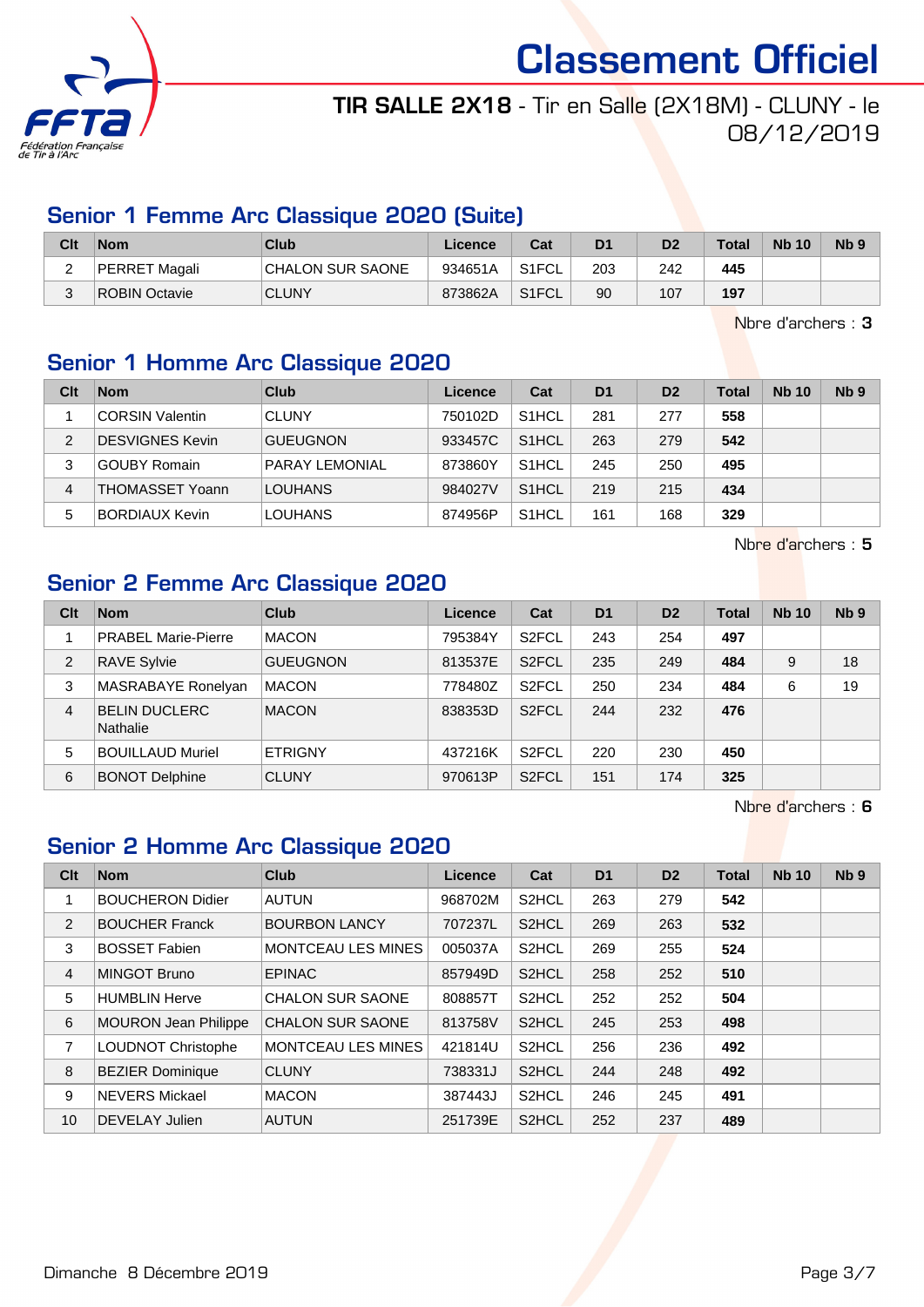

## TIR SALLE 2X18 - Tir en Salle (2X18M) - CLUNY - le 08/12/2019

## Senior 2 Homme Arc Classique 2020 (Suite)

| Clt | <b>Nom</b>                 | Club                | Licence | Cat                | D <sub>1</sub> | D <sub>2</sub> | <b>Total</b> | <b>Nb 10</b> | N <sub>b</sub> <sub>9</sub> |
|-----|----------------------------|---------------------|---------|--------------------|----------------|----------------|--------------|--------------|-----------------------------|
| 11  | <b>BRIDET Frederic</b>     | <b>ETRIGNY</b>      | 895535H | S <sub>2</sub> HCL | 242            | 244            | 486          |              |                             |
| 12  | <b>PROTAT Bruno</b>        | <b>VILLEFRANCHE</b> | 956511L | S <sub>2</sub> HCL | 229            | 251            | 480          |              |                             |
| 13  | <b>JAUX David</b>          | <b>AUTUN</b>        | 977524B | S <sub>2</sub> HCL | 244            | 234            | 478          |              |                             |
| 14  | BADON Pascal               | MONTCEAU LES MINES  | 810111F | S <sub>2</sub> HCL | 201            | 228            | 429          |              |                             |
| 15  | <b>CHAPONNEAU Philippe</b> | <b>GUEUGNON</b>     | 859018R | S <sub>2</sub> HCL | 200            | 217            | 417          |              |                             |

Nbre d'archers : 15

## Senior 3 Femme Arc Classique 2020

| Clt | <b>Nom</b>                | Club                    | Licence | Cat   | D <sub>1</sub> | D <sub>2</sub> | Total | <b>Nb 10</b> | Nb <sub>9</sub> |
|-----|---------------------------|-------------------------|---------|-------|----------------|----------------|-------|--------------|-----------------|
|     | <b>BRUNEAU Benedicte</b>  | CHALON SUR SAONE        | 385670G | S3FCL | 254            | 248            | 502   |              |                 |
| 2   | <b>CHAPLIN Marie Line</b> | <b>CHALON SUR SAONE</b> | 655537R | S3FCL | 226            | 238            | 464   |              |                 |
| 3   | <b>ESPINOSA Joelle</b>    | <b>PARAY LEMONIAL</b>   | 910866X | S3FCL | 223            | 223            | 446   |              |                 |
| 4   | MEUNIER Franceline        | <b>PARAY LEMONIAL</b>   | 369652W | S3FCL | 215            | 208            | 423   |              |                 |
| 5   | <b>ZANIN Marie Claude</b> | <b>ETRIGNY</b>          | 893151S | S3FCL | 213            | 177            | 390   |              |                 |

Nbre d'archers : 5

## Senior 3 Homme Arc Classique 2020

| Clt               | <b>Nom</b>                 | <b>Club</b>               | Licence | Cat   | D <sub>1</sub> | D <sub>2</sub> | Total | <b>Nb 10</b> | Nb <sub>9</sub> |
|-------------------|----------------------------|---------------------------|---------|-------|----------------|----------------|-------|--------------|-----------------|
|                   | <b>BOUILLAUD Gerard</b>    | <b>ETRIGNY</b>            | 229690N | S3HCL | 271            | 271            | 542   |              |                 |
| 2                 | <b>MARQUIS Lionel</b>      | <b>MACON</b>              | 074192U | S3HCL | 252            | 273            | 525   |              |                 |
| 3                 | DI DOMIZIO Franck          | PARAY LEMONIAL            | 207439C | S3HCL | 254            | 243            | 497   |              |                 |
| 4                 | <b>MATHIEU Alain</b>       | <b>MONTCEAU LES MINES</b> | 005085C | S3HCL | 226            | 248            | 474   |              |                 |
| 5                 | <b>ETERNOT Yves</b>        | <b>MEURSAULT</b>          | 787572G | S3HCL | 245            | 224            | 469   |              |                 |
| 6                 | <b>CZWOJDRAK Georges</b>   | <b>MONTCEAU LES MINES</b> | 782924E | S3HCL | 234            | 230            | 464   |              |                 |
| 7                 | JEANSSENS Jean Paul        | <b>MONTCEAU LES MINES</b> | 220681W | S3HCL | 224            | 221            | 445   |              |                 |
| 8                 | <b>GROISON Bernard</b>     | <b>CHALON SUR SAONE</b>   | 005019F | S3HCL | 200            | 240            | 440   |              |                 |
| 9                 | <b>THEBAUD Patrice</b>     | VILLEFRANCHE              | 935158B | S3HCL | 214            | 219            | 433   |              |                 |
| 10                | <b>LOUVETON Yves</b>       | <b>PARAY LEMONIAL</b>     | 620945R | S3HCL | 189            | 189            | 378   |              |                 |
| 11                | <b>TESSEREAU Jean Paul</b> | <b>MONTCEAU LES MINES</b> | 906222Z | S3HCL | 185            | 183            | 368   |              |                 |
| $12 \overline{ }$ | <b>MELIN Joel</b>          | <b>ETRIGNY</b>            | 915584A | S3HCL | 152            | 196            | 348   |              |                 |

Nbre d'archers : 12

## Senior 1 Homme Arc a Poulies 2020

| Clt      | <b>Nom</b>                 | Club         | Licence | Cat                | D <sub>1</sub> | D2  | <b>Total</b> | <b>Nb 10</b> | Nb <sub>5</sub> |
|----------|----------------------------|--------------|---------|--------------------|----------------|-----|--------------|--------------|-----------------|
|          | <b>BUIRON Romain</b>       | <b>MACON</b> | 802860Z | S <sub>1</sub> HCO | 284            | 286 | 570          |              |                 |
| <u>.</u> | ALLEBOURG Christophe CLUNY |              | 620809T | S <sub>1</sub> HCO | 272            | 282 | 554          |              |                 |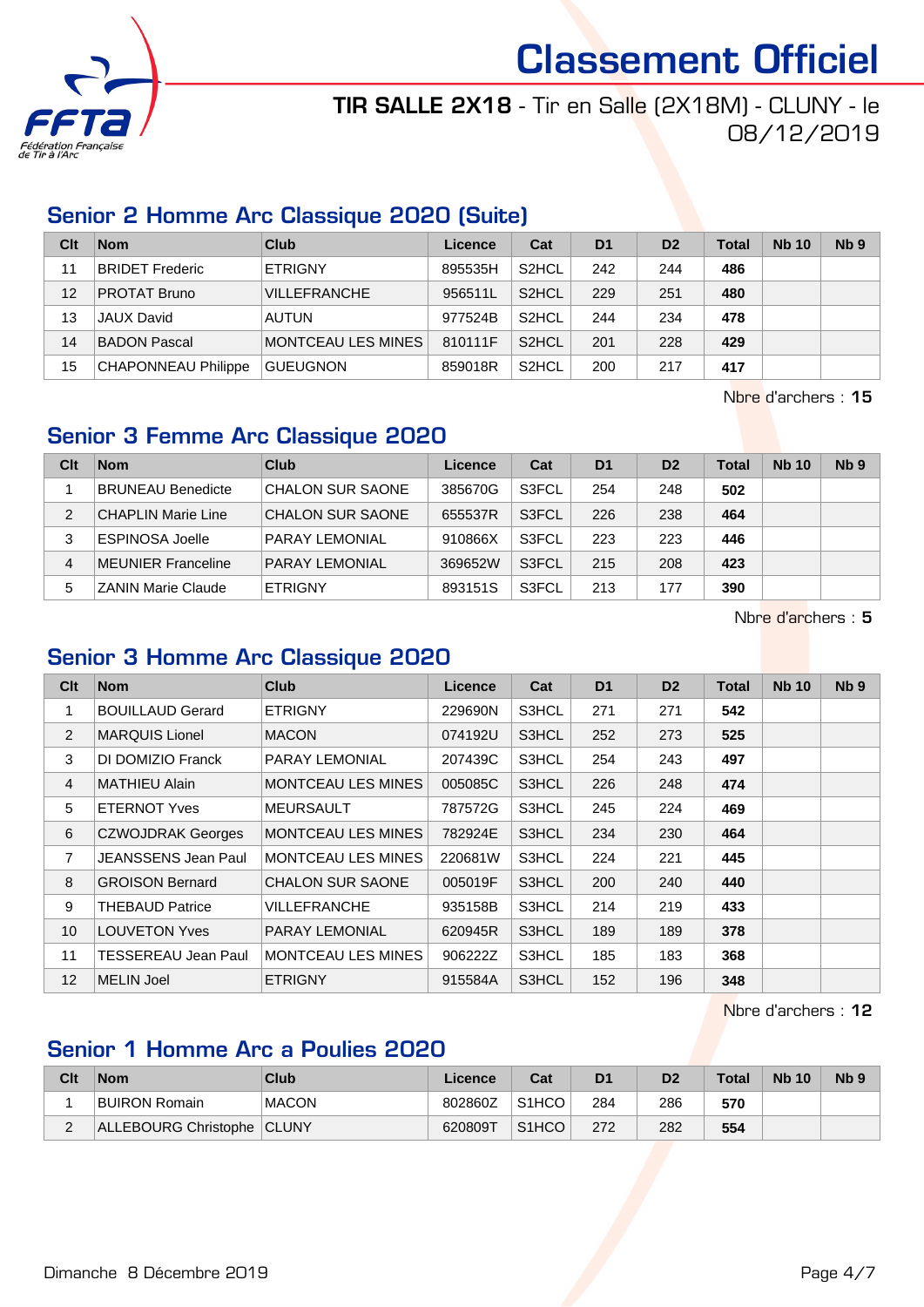

## TIR SALLE 2X18 - Tir en Salle (2X18M) - CLUNY - le 08/12/2019

### Senior 1 Homme Arc a Poulies 2020 (Suite)

| Clt | Nom                                    | Club    | .icence | r.,<br>Ja.         | D <sub>1</sub> | D2  | <b>Total</b> | <b>N<sub>b</sub></b><br>10 | <b>N<sub>b</sub></b> |
|-----|----------------------------------------|---------|---------|--------------------|----------------|-----|--------------|----------------------------|----------------------|
| ∽   | <b>BACHELET</b><br><sup>:</sup> Damien | LOUHANS | 460806B | S <sub>1</sub> HCO | 249            | 255 | 504          |                            |                      |

Nbre d'archers : 3

## Senior 2 Femme Arc à Poulies 2020

| Clt | <b>Nom</b>              | Club                  | Licence | Cat                | D <sub>1</sub> | D <sub>2</sub> | Total | <b>Nb 10</b> | Nb <sub>9</sub> |
|-----|-------------------------|-----------------------|---------|--------------------|----------------|----------------|-------|--------------|-----------------|
|     | <b>VILLELOUP Myriam</b> | <b>MACON</b>          | 666160M | S <sub>2</sub> FCO | 277            | 276            | 553   |              |                 |
| 2   | <b>PAROT Aude</b>       | <b>IMEURSAULT</b>     | 958798X | S <sub>2</sub> FCO | 274            | 273            | 547   |              |                 |
| 3   | <b>LOUVETON Valerie</b> | <b>PARAY LEMONIAL</b> | 406141H | S <sub>2</sub> FCO | 268            | 278            | 546   |              |                 |
|     | HUMBERT Marianne        | <b>CLUNY</b>          | 610677E | S <sub>2</sub> FCO | 83             | 63             | 146   |              |                 |

Nbre d'archers : 4

## Senior 2 Homme Arc à Poulies 2020

| Clt            | <b>Nom</b>                 | Club               | Licence | Cat                | D <sub>1</sub> | D <sub>2</sub> | <b>Total</b> | <b>Nb 10</b> | Nb <sub>9</sub> |
|----------------|----------------------------|--------------------|---------|--------------------|----------------|----------------|--------------|--------------|-----------------|
|                | <b>JUSSELIN Christophe</b> | <b>MACON</b>       | 715544R | S <sub>2</sub> HCO | 284            | 287            | 571          |              |                 |
| $\overline{2}$ | <b>GARNIER Olivier</b>     | <b>MACON</b>       | 296079A | S <sub>2</sub> HCO | 280            | 288            | 568          |              |                 |
| 3              | <b>BAILLY Jocelyn</b>      | <b>MEURSAULT</b>   | 887037W | S <sub>2</sub> HCO | 274            | 280            | 554          |              |                 |
| 4              | <b>PRABEL Thierry</b>      | <b>MACON</b>       | 800040J | S <sub>2</sub> HCO | 279            | 271            | 550          |              |                 |
| 5              | DE SOUSA Joaquim           | MONTCEAU LES MINES | 758638G | S <sub>2</sub> HCO | 276            | 273            | 549          |              |                 |
| 6              | <b>BONNEAU Eric</b>        | <b>CLUNY</b>       | 403315L | S <sub>2</sub> HCO | 274            | 269            | 543          |              |                 |
|                | <b>VEUILLET Flavien</b>    | <b>CLUNY</b>       | 986494B | S <sub>2</sub> HCO | 184            | 184            | 368          |              |                 |

Nbre d'archers : 7

## Senior 3 Homme Arc à Poulies 2020

| Clt | <b>Nom</b>                    | Club         | Licence | Cat   | D <sub>1</sub> | D <sub>2</sub> | Total | <b>Nb 10</b> | N <sub>b</sub> <sub>9</sub> |
|-----|-------------------------------|--------------|---------|-------|----------------|----------------|-------|--------------|-----------------------------|
|     | <b>ACHTERMANN</b><br>Wolfgang | IMEURSAULT   | 740847U | S3HCO | 272            | 280            | 552   |              |                             |
| ∼   | <b>GAINOT Gilles</b>          | <b>MACON</b> | 305423G | S3HCO | 232            | 238            | 470   |              |                             |

Nbre d'archers : 2

## Cadet Homme Bare Bow 2020

| Clt | <b>Nom</b>               | Club         | icanca<br>Licence | ◠∼<br>ual   | D <sub>1</sub> | D <sub>2</sub> | $\sim$<br>Uldi | <b>N<sub>b</sub></b><br>10 | <b>N<sub>b</sub></b> |
|-----|--------------------------|--------------|-------------------|-------------|----------------|----------------|----------------|----------------------------|----------------------|
|     | <b>BONOT</b><br>Matthias | <b>CLUNY</b> | 937548Z           | <b>MHBB</b> | יד ו           | 220<br>____    | 392            |                            |                      |

Nbre d'archers : 1

### Scratch Femme Bare Bow 2020

| <b>Clt</b> | <b>Nom</b> | <b>Club</b> | .icence | Cat | D <sub>1</sub> | D <sub>2</sub> | <b>Total</b> | <b>Nb 10</b> | Nb <sub>9</sub> |
|------------|------------|-------------|---------|-----|----------------|----------------|--------------|--------------|-----------------|
|            |            |             |         |     |                |                |              |              |                 |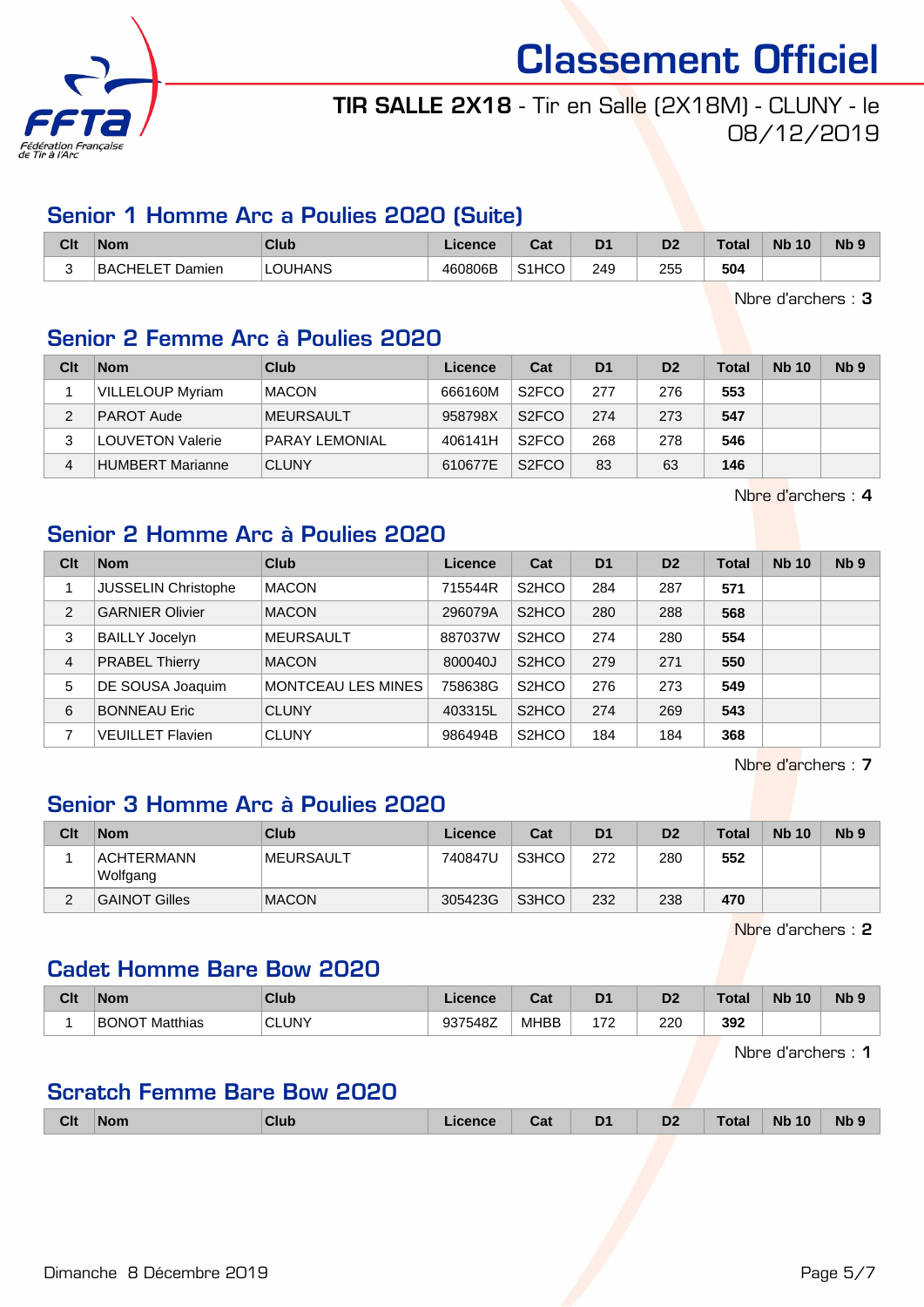

## TIR SALLE 2X18 - Tir en Salle (2X18M) - CLUNY - le 08/12/2019

## Scratch Femme Bare Bow 2020 (Suite)

| Clt | <b>Nom</b>                     | Club           | Licence | Cat                | D <sub>1</sub> | D <sub>2</sub> | <b>Total</b> | <b>Nb 10</b> | N <sub>b</sub> <sub>9</sub> |
|-----|--------------------------------|----------------|---------|--------------------|----------------|----------------|--------------|--------------|-----------------------------|
|     | VANDAME Frederique             | <b>CHAGNY</b>  | 398162K | S <sub>2</sub> FBB | 191            | 208            | 399          |              |                             |
| 2   | <b>CHARBOUILLOT</b><br>Chantal | <b>LOUHANS</b> | 435208C | S <sub>2</sub> FBB | 195            | 195            | 390          |              |                             |
| 3   | AQEROUACH Karima               | <b>MACON</b>   | 935382V | S <sub>2</sub> FBB | 146            | 173            | 319          |              |                             |
| 4   | <b>BORDIAUX Christelle</b>     | <b>LOUHANS</b> | 878374E | S <sub>2</sub> FBB | 149            | 149            | 298          |              |                             |

Nbre d'archers : 4

## Scratch Homme Bare Bow 2020

| Clt            | <b>Nom</b>                | Club                                  | Licence | Cat                | D <sub>1</sub> | D <sub>2</sub> | <b>Total</b> | <b>Nb 10</b> | Nb <sub>9</sub> |
|----------------|---------------------------|---------------------------------------|---------|--------------------|----------------|----------------|--------------|--------------|-----------------|
|                | <b>VILLETTE Pascal</b>    | <b>CHAGNY</b>                         | 936242E | S <sub>2</sub> HBB | 253            | 228            | 481          |              |                 |
| $\overline{2}$ | <b>GARDIENNET Maurice</b> | <b>MACON</b>                          | 694402K | S3HBB              | 246            | 230            | 476          |              |                 |
| 3              | <b>FEYEUX Noel</b>        | <b>LOUHANS</b>                        | 697489R | S3HBB              | 213            | 239            | 452          |              |                 |
| 4              | <b>TOUTIN Daniel</b>      | <b>CHALON SUR SAONE</b>               | 605206H | S3HBB              | 190            | 217            | 407          |              |                 |
| 5              | <b>SAUTY Eric</b>         | <b>BELFORT -</b><br><b>SAVOUREUSE</b> | 959723C | S <sub>2</sub> HBB | 146            | 145            | 291          |              |                 |

Nbre d'archers : 5

## Autres tirs

## Minime Homme Arc Classique 2020

| <b>Tir</b> | <b>Nom</b>          | Club         | <b>licence</b> | ו ה<br>sal  | D <sub>1</sub> | n0<br>ש | ⊺otal | <b>Nb</b><br>10 | N <sub>b</sub> <sub>9</sub> |
|------------|---------------------|--------------|----------------|-------------|----------------|---------|-------|-----------------|-----------------------------|
| Tir 2<br>- | <b>PETIT</b><br>Mae | <b>CLUNY</b> | 952940E        | <b>MHCL</b> | מממ<br>222     | 228     | 450   |                 |                             |

Nbre d'archers : 1

## Senior 1 Homme Arc Classique 2020

| <b>Tir</b>  | <b>Nom</b>       | Club    | Licence | <b>Dat</b><br>⊍م   | D <sub>1</sub> | D <sub>2</sub> | ⊺otal | <b>Nb</b><br>10 | N <sub>b</sub> <sub>9</sub> |
|-------------|------------------|---------|---------|--------------------|----------------|----------------|-------|-----------------|-----------------------------|
| $-$<br>l ir | 'THOMASSET Yoann | LOUHANS | 984027V | S <sub>1</sub> HCL | 195            | 206            | 401   |                 |                             |

Nbre d'archers : 1

## Scratch Femme Bare Bow 2020

| Tir              | <b>Nom</b>                     | Club           | ∟icence | Cat                | D <sub>1</sub> | D <sub>2</sub> | <b>Total</b> | <b>Nb 10</b> | N <sub>b</sub> <sub>9</sub> |
|------------------|--------------------------------|----------------|---------|--------------------|----------------|----------------|--------------|--------------|-----------------------------|
| Tir <sub>2</sub> | <b>CHARBOUILLOT</b><br>Chantal | <b>LOUHANS</b> | 435208C | S <sub>2</sub> FBB | 196            | 213            | 409          |              |                             |

Nbre d'archers : 1

Nombre total d'archers : 110

#### Club Organisateur :

0271078 CIE D'ARCHERS LES BARABANS

#### Arbitre responsable : 672954X VERNIER MICHEL